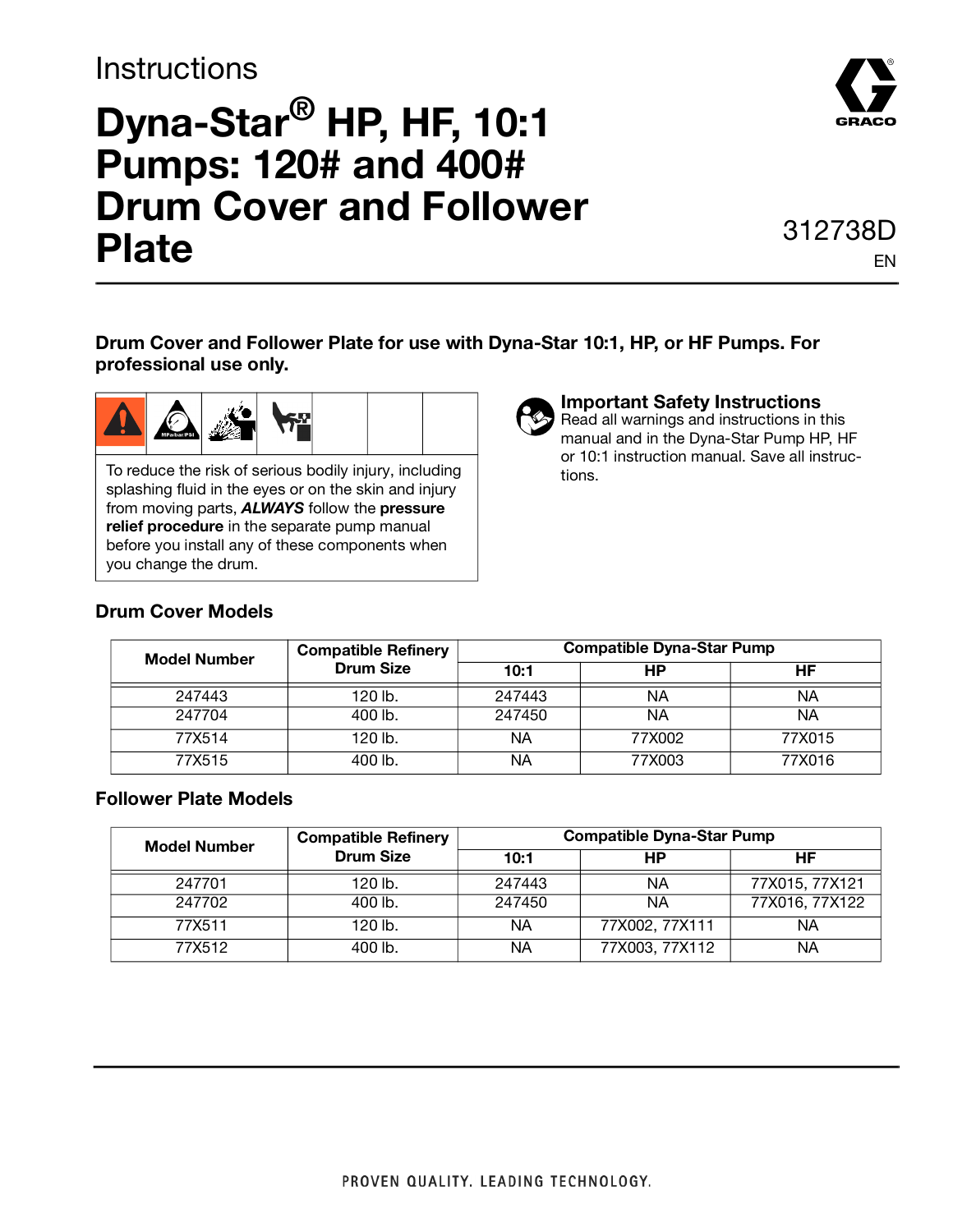### **Follower Plate Installation**

### **Instructions**

**NOTE:** Before the follower plate is installed in the drum of grease, pack cone with grease.



- 1. Relieve pressure using the Pressure Relief Procedure in your separate pump manual.
- 2. Remove pump.
- 3. Pack grease into follower plate cone (FIG. 1).

4. Press follower plate, cone side up, into grease and firmly press on it to remove all air pockets

**NOTE:** See Parts, page [5](#page-4-0) and [6](#page-5-0) for illustrations showing cone side up position.

- 5. Push down on follower plate cylinder (6) until grease starts to appear in pump opening at follower plate grommet (11). See Parts, pages [5](#page-4-0) and [6](#page-5-0).
- 6. Reinstall pump and drum cover (See Drum Cover Installation, page [3\)](#page-2-0).
- 7. Prime pump.



**FIG. 1**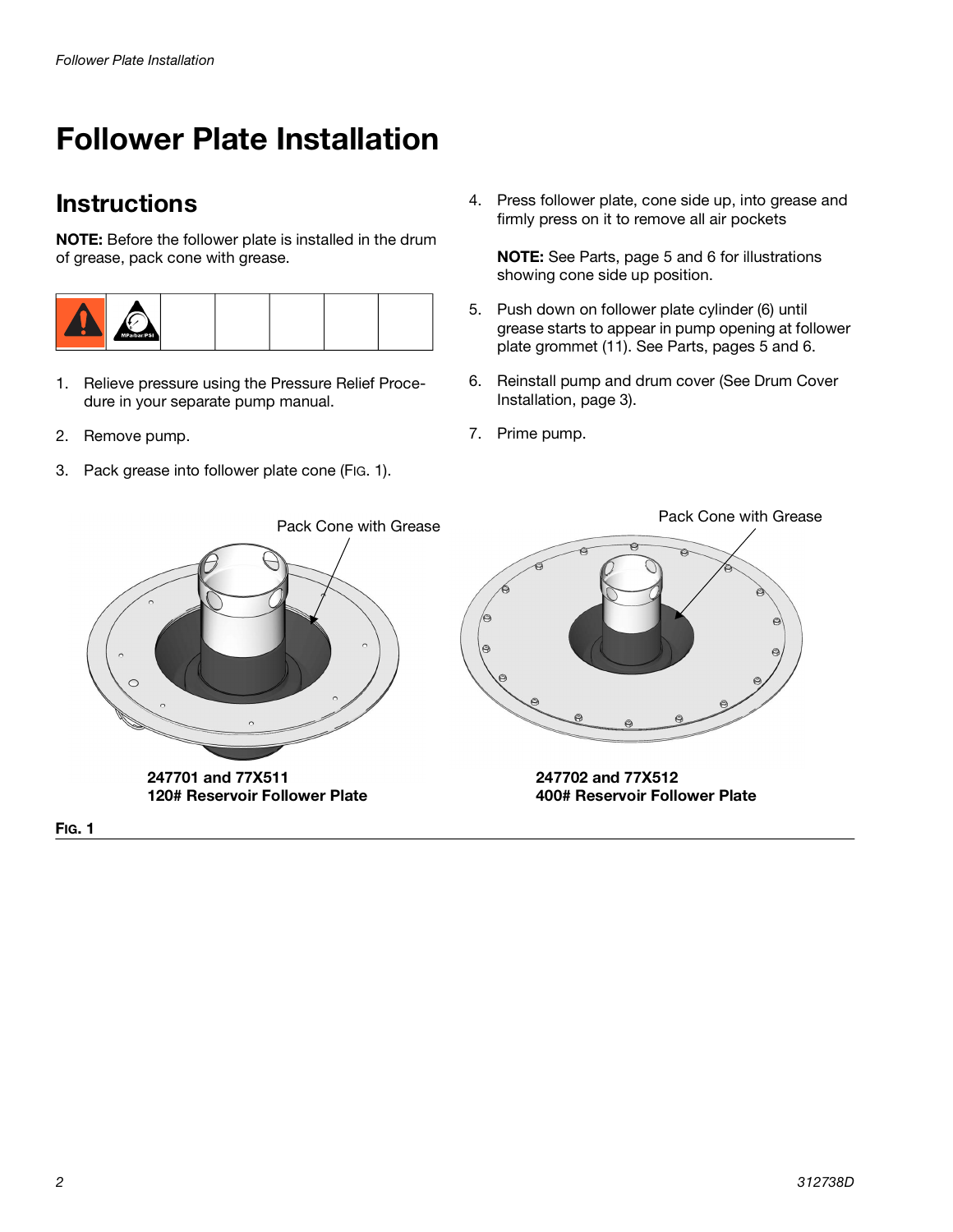### <span id="page-2-0"></span>**Drum Cover Installation**

1. HP and HF Models Only: Remove bolts (128) and shroud (126) from pump.



<span id="page-2-3"></span>2. Remove screws (4) and washers (5) from drum cover (1) ([FIG. 3\)](#page-2-1). Save these parts. They will be reused to secure the pump to the drum cover for reassembly.

### **247703 and 77X514 - 120 pound model FIG. 4: 120 Pound Cover Shown**



<span id="page-2-1"></span>**247704 and 77X515 - 400 pound models** 4 î 5 1 3 **FIG. 3**

3. Place drum cover (1) on drum (a). For 120 pound models only, tighten thumb screws (6) securely) [\(FIG. 3](#page-2-1)).



4. HP and HF Models Only: Remove and discard protective cap (b) from end of pump down tube (208) [\(FIG. 5](#page-2-2)).



#### <span id="page-2-2"></span>**FIG. 5**

5. Verify gasket (3) is in place on top the drum cover and laying flat ([FIG. 3](#page-2-1), page [3](#page-2-1)). Install pump down tube through opening in the center of the gasket (3) and drum cover (1) and into drum.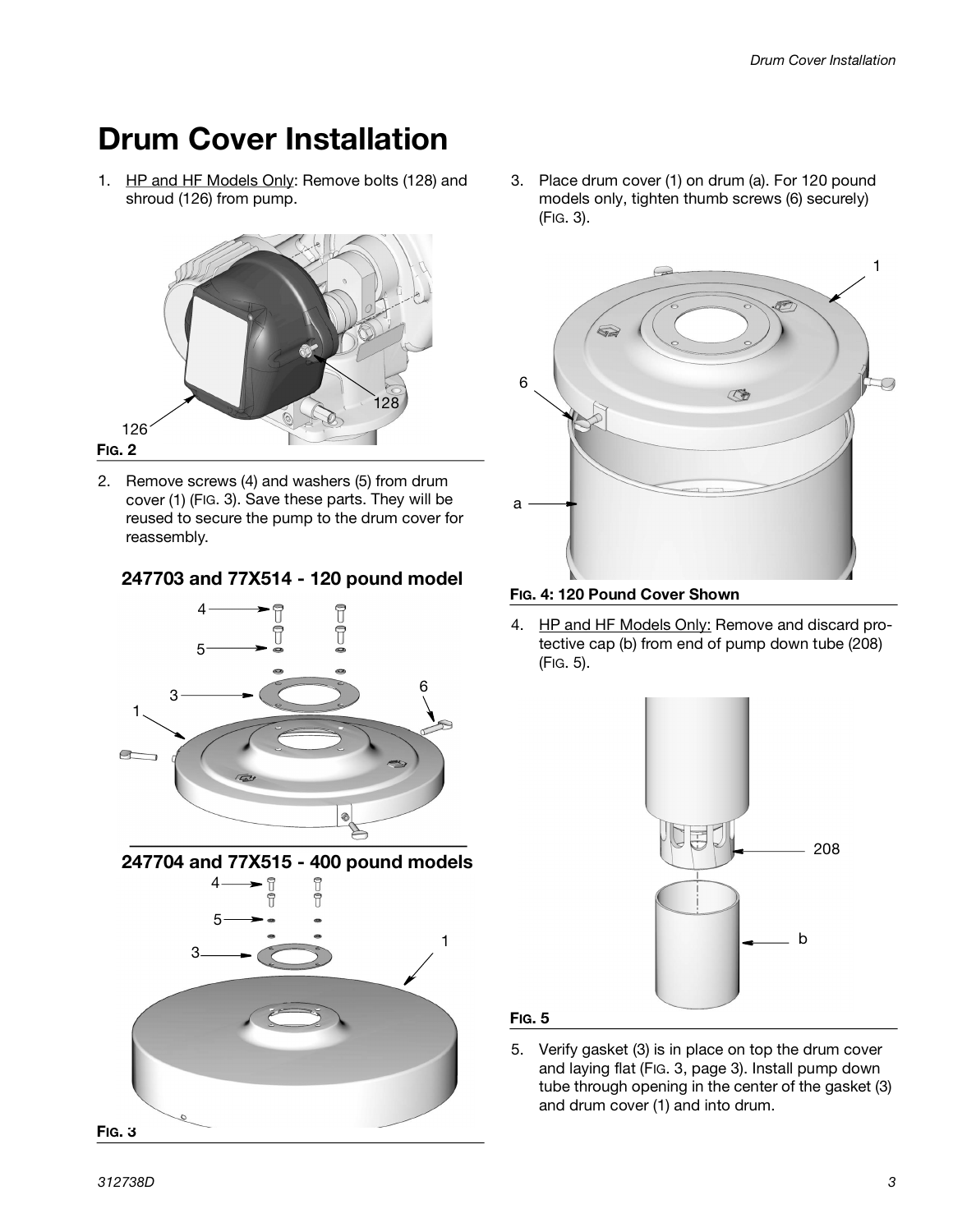6. Align holes in pump base with holes in drum cover (1) [\(FIG. 6](#page-3-1)). Securely fasten pump to drum cover using screws (4) and washers (5) removed in Step [2,](#page-2-3) page [3.](#page-2-3) Torque screws (4) to 28 +/- 3 ft-lbs for HP, HF 120# models.



#### <span id="page-3-1"></span>**FIG. 6**

7. HP and HF Models Only: Reinstall shroud (126) using bolts (128) ([FIG. 7\)](#page-3-0). Use a wrench to tighten bolts securely.

<span id="page-3-0"></span>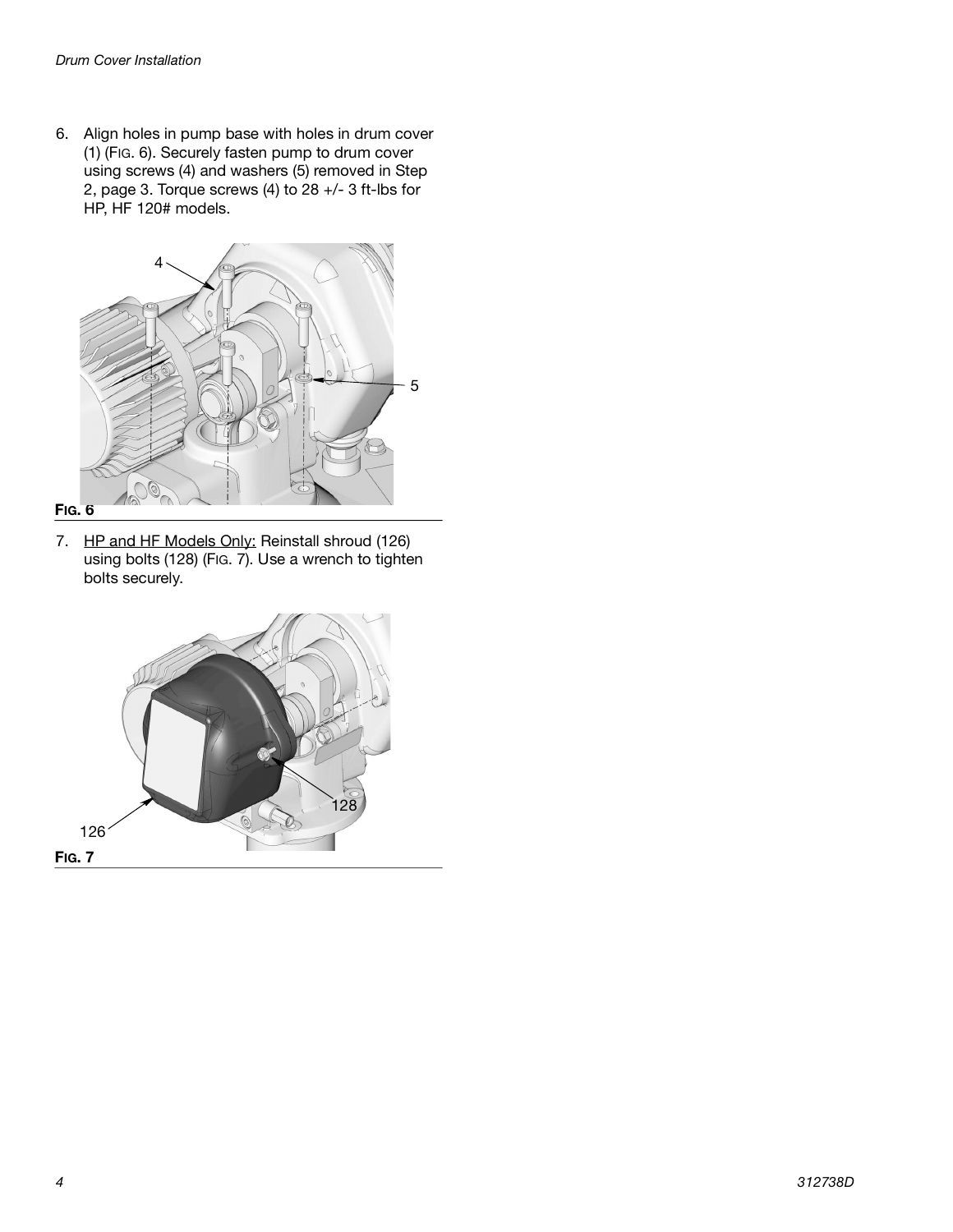### <span id="page-4-0"></span>**Parts**

#### **Part No. 247701 and 77X511, Follower Plate for 120# Reservoirs**



| Ref. |        |                                        | Qty |
|------|--------|----------------------------------------|-----|
| No.  |        | <b>Part No. Description</b>            |     |
| 1    | 103833 | SCREW, mach, crbh                      | 22  |
| 2    | 121327 | GASKET, cylinder                       |     |
| 3    |        | 121328 O-RING, 251                     |     |
| 4    |        | 121329 O-RING, 345                     |     |
| 5    |        | 15R717 FLANGE, follower plate          |     |
| 6    |        | 15R719 CYLINDER, follower plate, upper |     |
| 7    | 121209 | PLATE, follower (shown cone side       |     |
|      |        | up)                                    |     |
| 8    | 183243 | <b>WIPER</b>                           |     |
| 9    |        | 220652 PLATE, wiper                    |     |
| 10   |        | 15R716 CYLINDER, follower plate, lower | 1   |
| 11   | 186104 | GROMMET, follower plate, model         |     |
|      |        | 247701                                 |     |
|      | 16V328 | GROMMET, follower plate, model         |     |
|      |        | 77X511                                 |     |
| 12   | 108714 | PIN, clevis                            |     |
| 13   |        | 183245 SPRING, retaining               |     |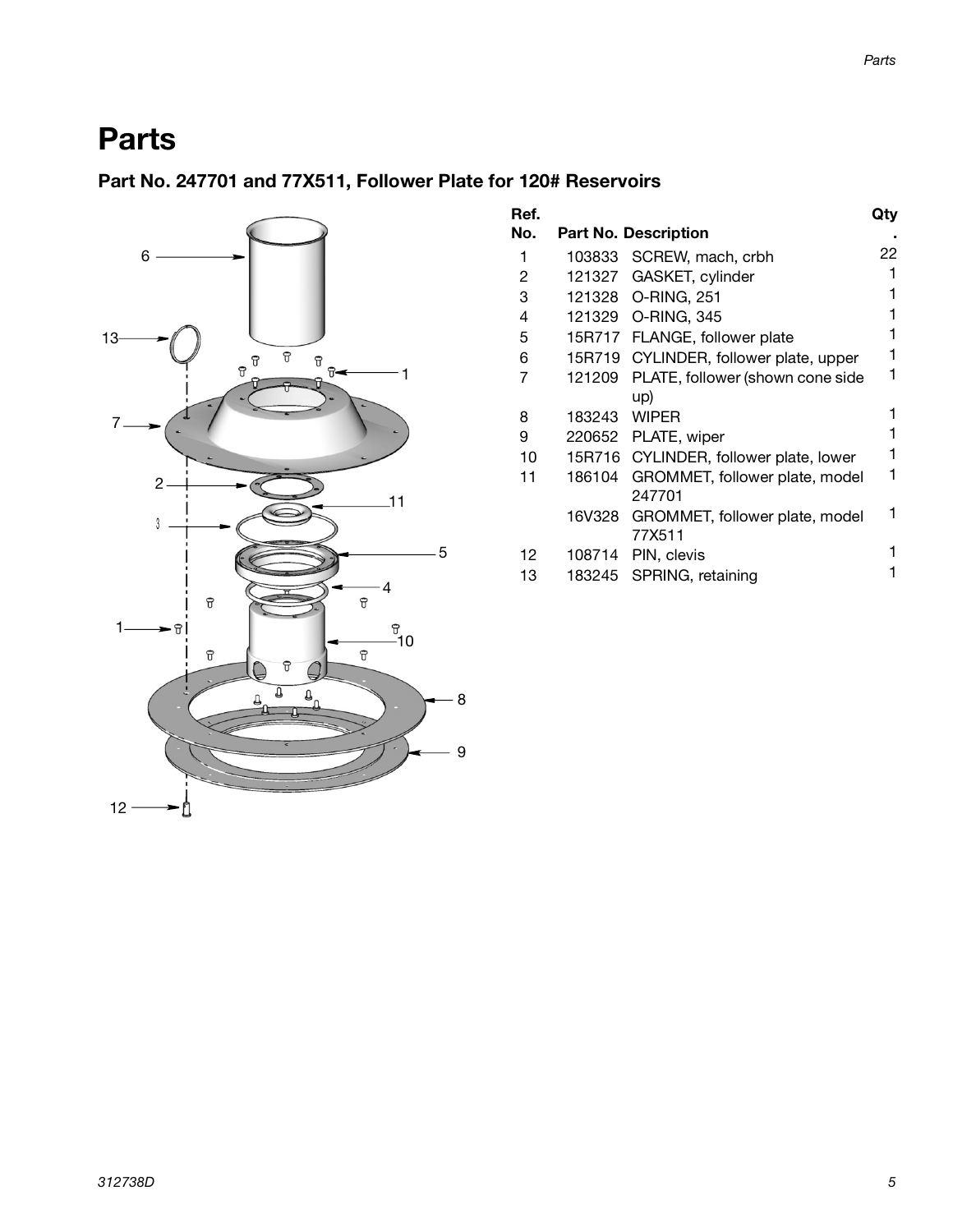

#### <span id="page-5-0"></span>**Part No. 247702 and 77X512, Follower Plate for 400# Reservoirs**

| Ref. |        |                                        |    |
|------|--------|----------------------------------------|----|
| No.  |        | <b>Part No. Description</b>            |    |
| 1    |        | 103833 SCREW, mach, crbh               | 14 |
| 2    | 121327 | GASKET, cylinder                       | 1  |
| 3    |        | 121328 O-RING, 251                     | 1  |
| 4    |        | 121329 O-RING, 345                     | 1  |
| 5    |        | 15R717 FLANGE, follower plate          | 1  |
| 6    | 15R719 | CYLINDER, follower plate, upper        | 1  |
| 7    | 247709 | PLATE, follower, upper (shown          |    |
|      |        | cone side up)                          |    |
| 8    | 186463 | WIPER, plate, lower                    | 1  |
| 9    | 161288 | <b>RETAINER, barrel</b>                | 6  |
| 10   |        | 15R716 CYLINDER, follower plate, lower | 1  |
| 11   | 186104 | GROMMET, follower plate, model         | 1  |
|      |        | 247702                                 |    |
|      | 16V328 | GROMMET, follower plate, model         | 1  |
|      |        | 77X512                                 |    |
| 12   | 100377 | SCREW, mach, pnh                       | 18 |
| 13   | 102040 | NUT, lock, hex                         | 18 |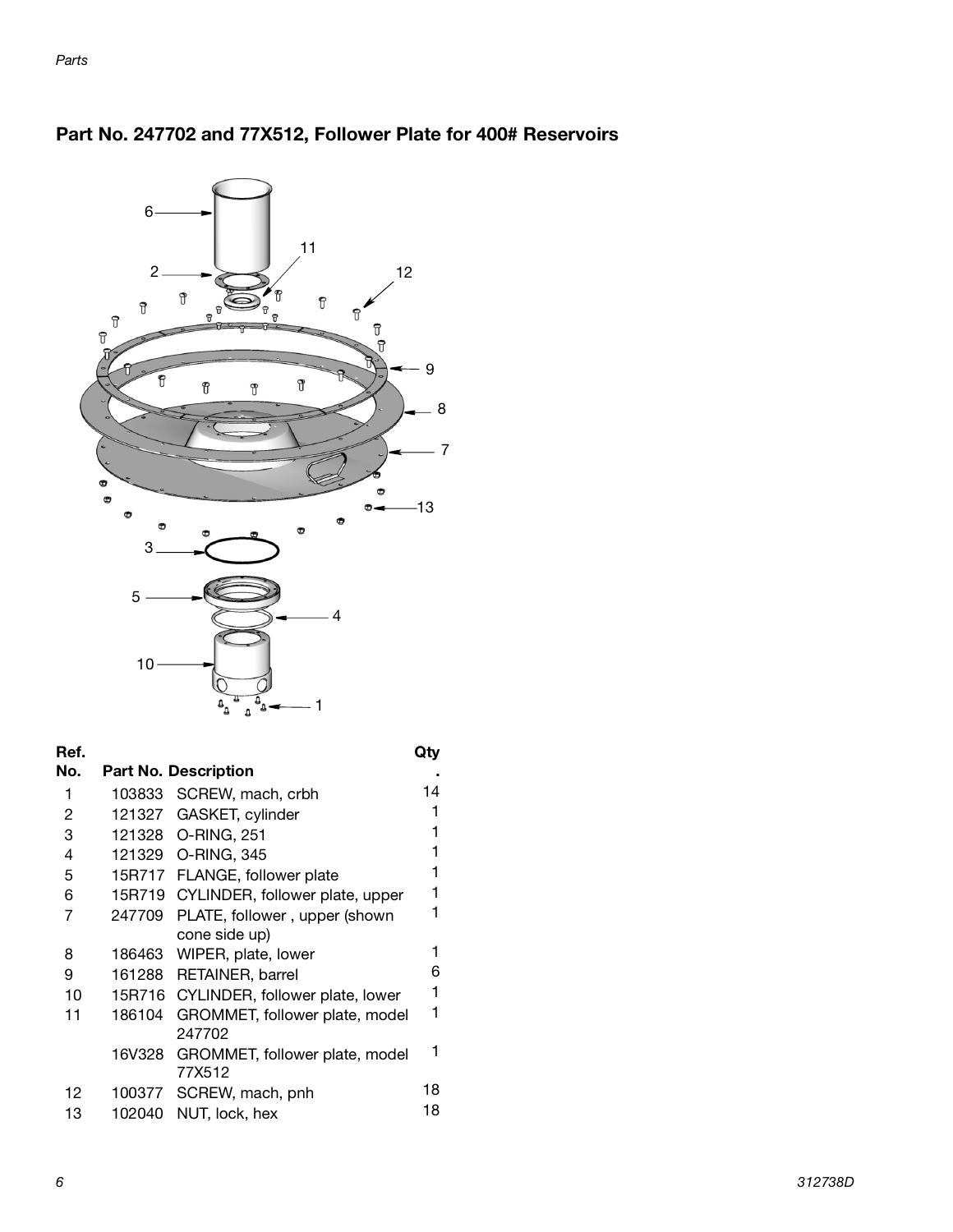#### **Part No. 247703 and 77X514**

Drum Cover for Dyna-Star 120# Grease Pump

| Ref.           |        |                                |   |
|----------------|--------|--------------------------------|---|
|                |        | No. Part No. Description       |   |
|                |        | COVER, drum                    |   |
| 3              | 15M442 | GASKET, pump                   |   |
|                | 100057 | SCREW, cap, hex hd, model      |   |
| 4              |        | 247703                         |   |
|                | 102962 | SCREW, cap, model 77X514       |   |
| 5              | 100214 | <b>WASHER, lock</b>            |   |
| 6              | 101518 | SCREW, thumb                   | 3 |
| $\overline{7}$ | 070148 | STRIP, neoprene, sponge, 3-1/2 |   |
|                |        | ft. (not shown)                |   |



#### **Part No. 247704 and 77X515**

Drum Cover for Dyna-Star 400# Grease Pump

| Ref. |        | No. Part No. Description            | Otv |
|------|--------|-------------------------------------|-----|
|      |        | COVER, drum                         |     |
| 3    |        | 15M442 GASKET, pump                 |     |
| 4    | 100057 | SCREW, cap, hex hd, model<br>247704 |     |
|      | 102962 | SCREW, cap, model 77X515            |     |
| 5    |        | 100214 WASHER, lock                 |     |